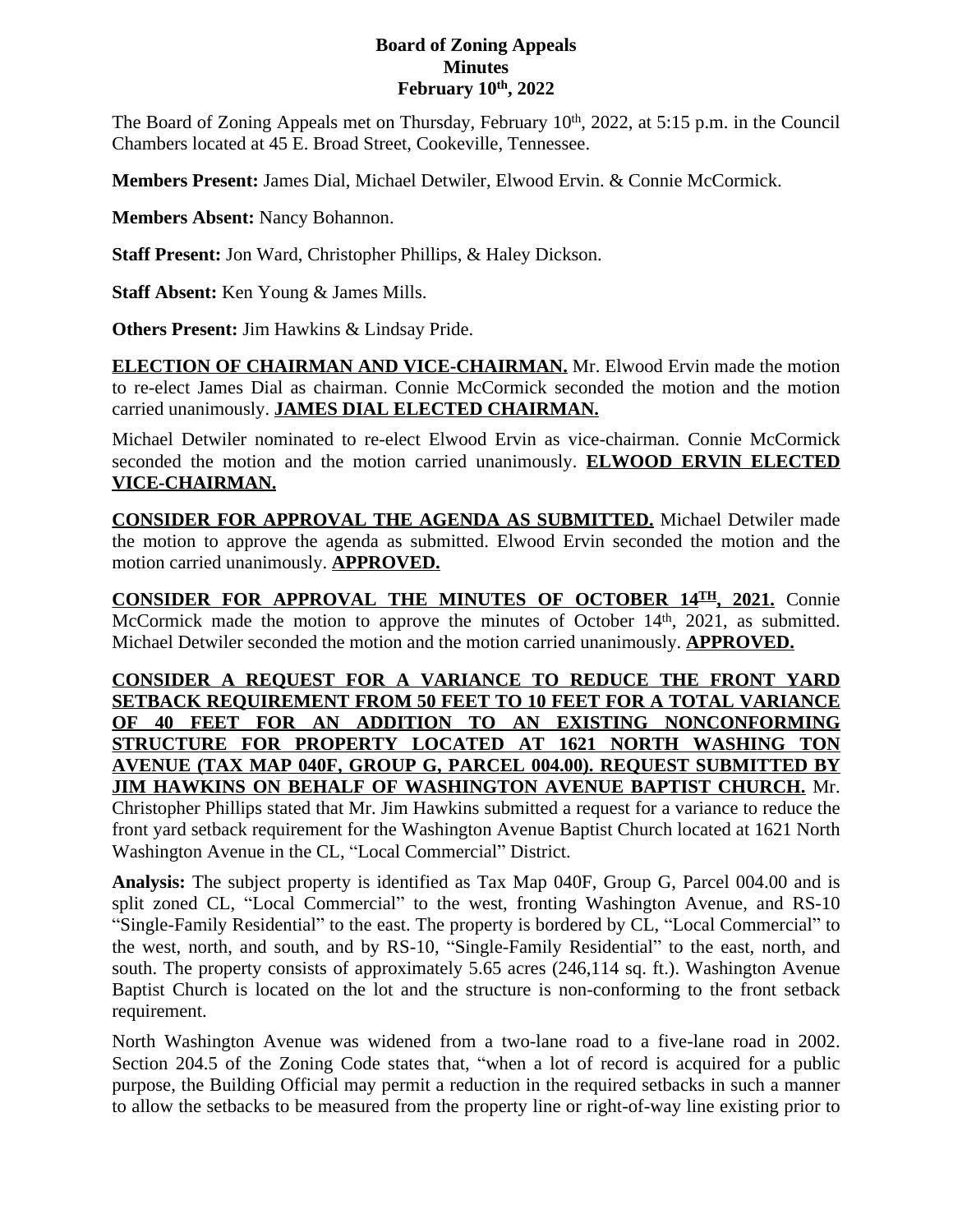the acquisition." In circumstances where right-of--way acquisition has contributed to a setback non-conformity, the City holds properties harmless on the amount of right-of-way acquired. Right-of-way acquisition for the North Washington Avenue widening project decreased the front-yard depth for the church. The front entrance of the church structure is located within the fifty-foot setback. The current covered entrance is approximately thirteen (13) feet from North Washington Avenue. A portion of the church already encroaches forty-three (43) feet into the fifty (50) foot required setback established after the North Washington Avenue widening project.

Mr. Hawkins has submitted a site plan depicting proposed additions to the front of the church building. The proposed additions encompass the existing overhangs at the front of the church and will extend to the retaining wall currently located approximately fourteen (14) feet from North Washington north of the church entrance and approximately ten (10) feet from North Washington south of the church entrance. These new additions do not increase the current encroachment into the front yard setback.

In the opinion of the Planning Department, the setback variance request will not be detrimental to the public welfare or injurious to other property in the area.

**Staff Recommendation:** Approval of the variance request to reduce the front yard setback requirement from fifty (50) feet to ten (10) feet for a total variance of forty (40) feet to construct an addition to an existing nonconforming structure as depicted on the submitted site plan.

Mr. Chris Phillips stated that the only concern that the Planning Department has is if North Washington Avenue were to be widened in the future, the right-of-way

Mr. Jon Ward stated that North Washington Avenue was widened from two lanes to five lanes in the early 2000's. The proposed area is located where the road begins to taper and leaves very little room for any future widenings.

Mr. Elwood Ervin asked what exactly is being proposed.

Mr. Jim Hawkins stated that they are wanting to construct a common area for a fellowship area near the sanctuary. They will start with one side and build out the second side later on.

Mr. Ward stated that variances must be completed within a certain time frame and must pull a permit within one year.

Mr. Hawkins stated that he is hopeful that construction will start in the spring.

\_\_\_\_\_\_\_\_\_\_\_\_\_\_\_\_\_\_\_\_\_\_\_\_\_\_\_\_\_ \_\_\_\_\_\_\_\_\_\_\_\_\_\_\_\_\_\_\_\_\_\_\_\_\_\_\_\_\_\_

Michael Detwiler made the motion to approve the request as recommended by staff. Connie McCormick seconded the motion and the motion carried unanimously. **APPROVED.**

**Adjournment:** 5:29 P.M.

Submitted for Approval Submitted for Recording

Haley Dickson James Dial, Chairman